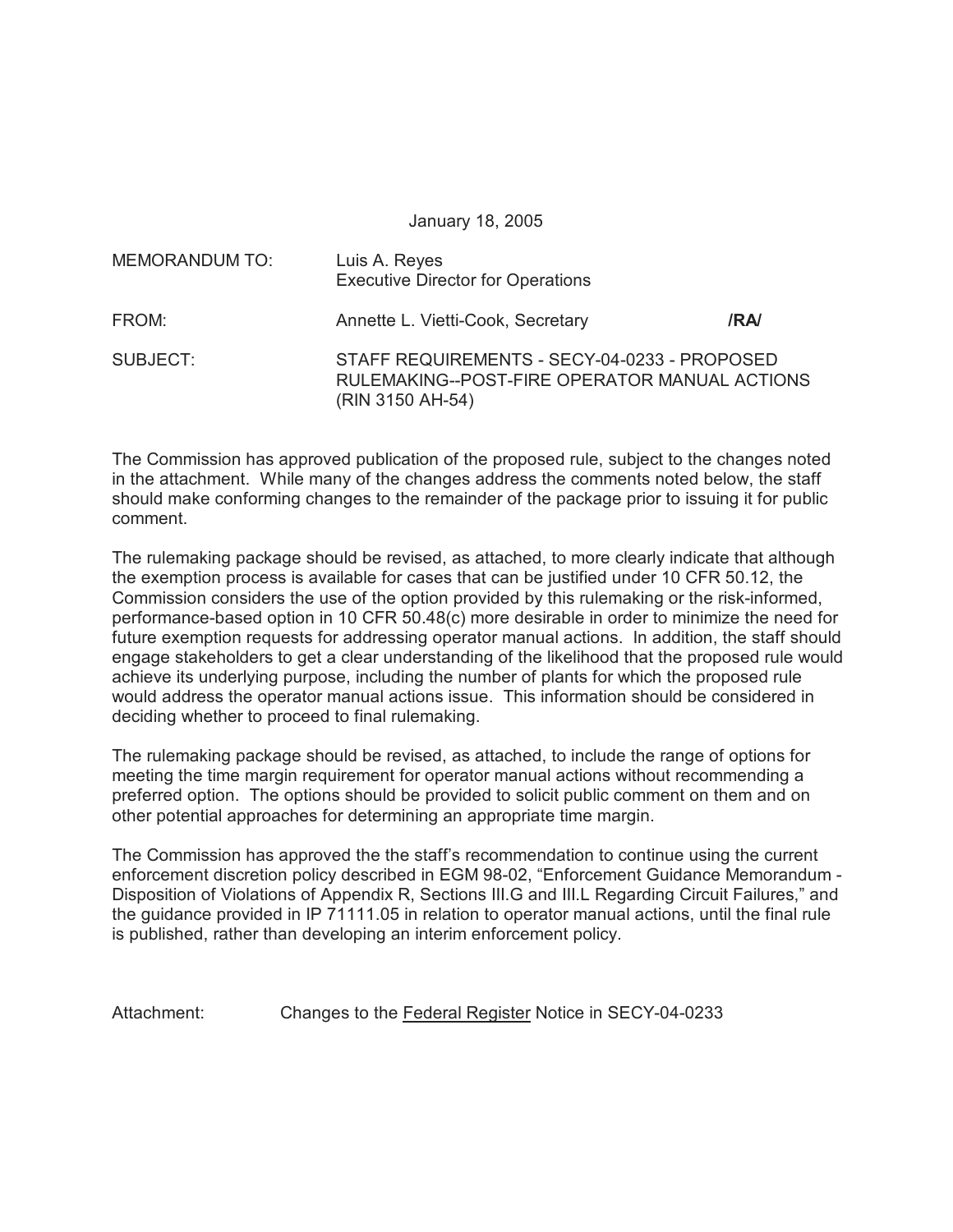cc: Chairman Diaz Commissioner McGaffigan Commissioner Merrifield DOC OGC CFO **OCA** OPA Office Directors, Regions, ACRS, ACNW, ASLBP (via E-Mail) PDR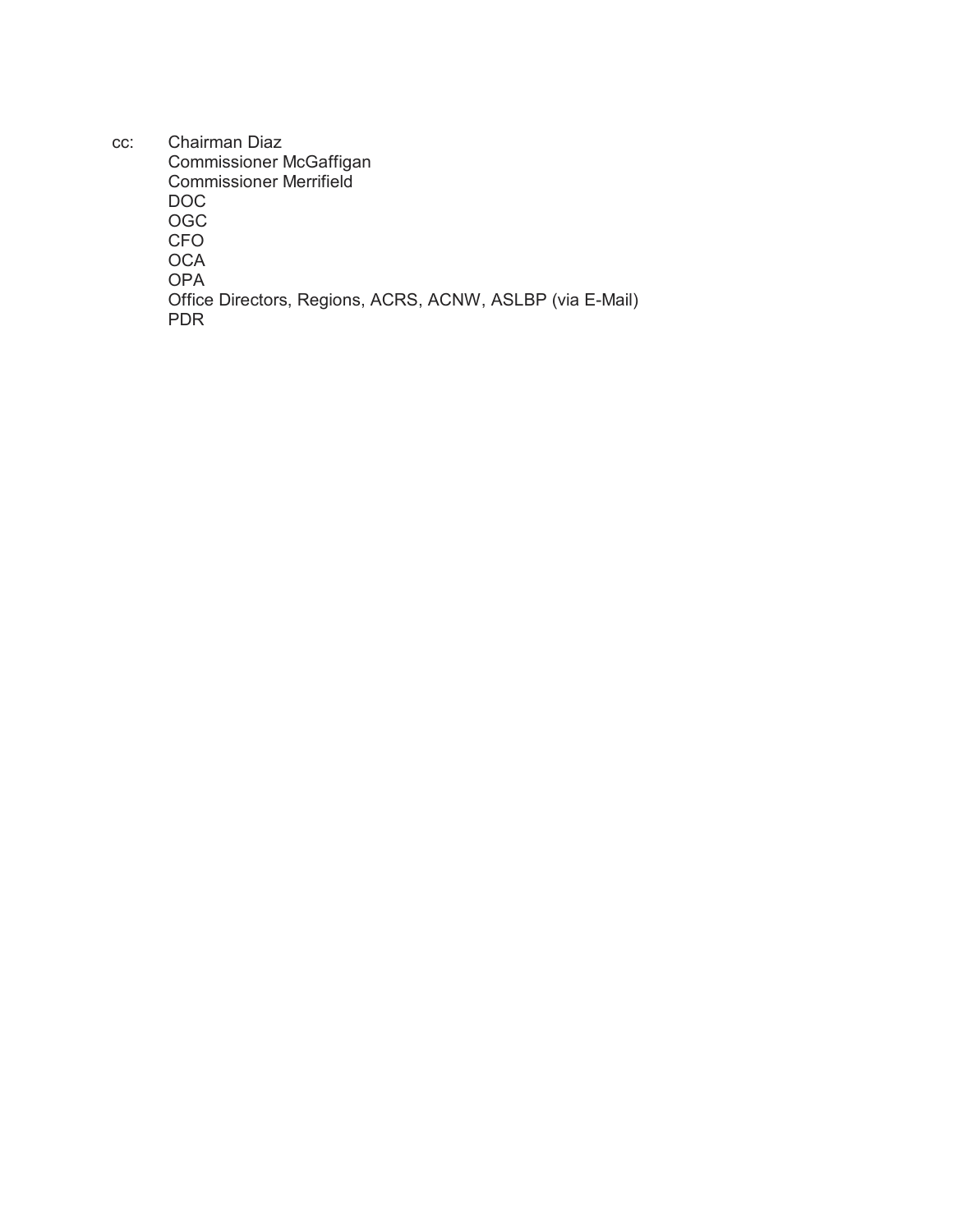## **Changes to the Federal Register Notice in SECY-04-0233**

- 1. On page 1, revise the title to read '10 CFR Parts 50'
- 2. On page 1, paragraph 1, revise line 7 to read '... area. The Commission's believes that the ....<sup>7</sup> Revise line 10 to read ' ... safe hot shutdown ....'
- 3. On page 1, last paragraph, revise line 1 to read ' ... proposed rule, the draft regulatory guide, and the issue ....' Revise line 2 to read '... aspects of this rule by (insert ....'
- 4. On page 3, replace paragraph III.A. with "Operator Manual Actions Alternative".
- 5. On page 3, revise paragraph III.B. to read 'Addition of Paragraph III.P, Operator Manual Actions Acceptance Criteria to Appendix R, Paragraph III.P.'
- 6. On page 4, 1<sup>st</sup> full paragraph under "Background," revise line 2 to read '... to 10 CFR **Ppart 50.'** Revise line 5 to read '... shutdown capability of a plant ....' Revise line 8 to read '... at the Browns Ferry Nauclear power pPlant.'
- 7. On page 5, line 1 from the top, delete the comma.
- 8. On page 5, 1<sup>st</sup> full paragraph, revise line 1 to read ' ... NRC investigation was conducted and it was found that ....' Revise line 2 to read '... was negated by a lack of ....' Revise lines 6 and 7 to read '... the NRC interacted worked with stakeholders reactor licensees for several ....' Revise line 9 to read '... certain generic fire protection program issues, including ....'
- 9. On page 6, 1<sup>st</sup> full paragraph, revise line 5 to read '... process. During implementation of When implementing the Appendix ....'
- 10. On page 6, last paragraph, revise lines 7 and 8 to read '... which were not had not been reviewed and approved by the NRC through  $\forall$  the 10 CFR 50.12 exemption ....'
- 11. On page 7, revise lines 1 and 2 from the top to read '... Appendix R. However, such actions they may be an acceptable means of achieving hot safe shutdown in ....'
- 12. On page 7,  $1^{st}$  full paragraph, revise line 1 to read '... with nuclear power plant industry licensees ....' Revise line 3 to read '... Energy Institute representative stated that ....' Revise line 4 to read '... based on the industry's understanding ....' Revise line 5 to read '... industry representative also stated ....' Revise line 7 to read 'Shortly thereafter, Subsequent to the public meeting, the NRC ....' Revise line 8 to read ' ...resulting from licensee use of unapproved operator ....' Revise line 10 to read ' ... alternate reactor shutdown capability.' Revise line 11 to read '... their interactions with the NRC staff during implementation of the NRC ....' Revise line 13 to read ' ... still violations those actions that meeting these interim ....'
- 13. On page 7, delete the last paragraph (The interactions between ... interface.)
- 14. On page 8, paragraph 1, revise line 3 to read '... the Commission believes has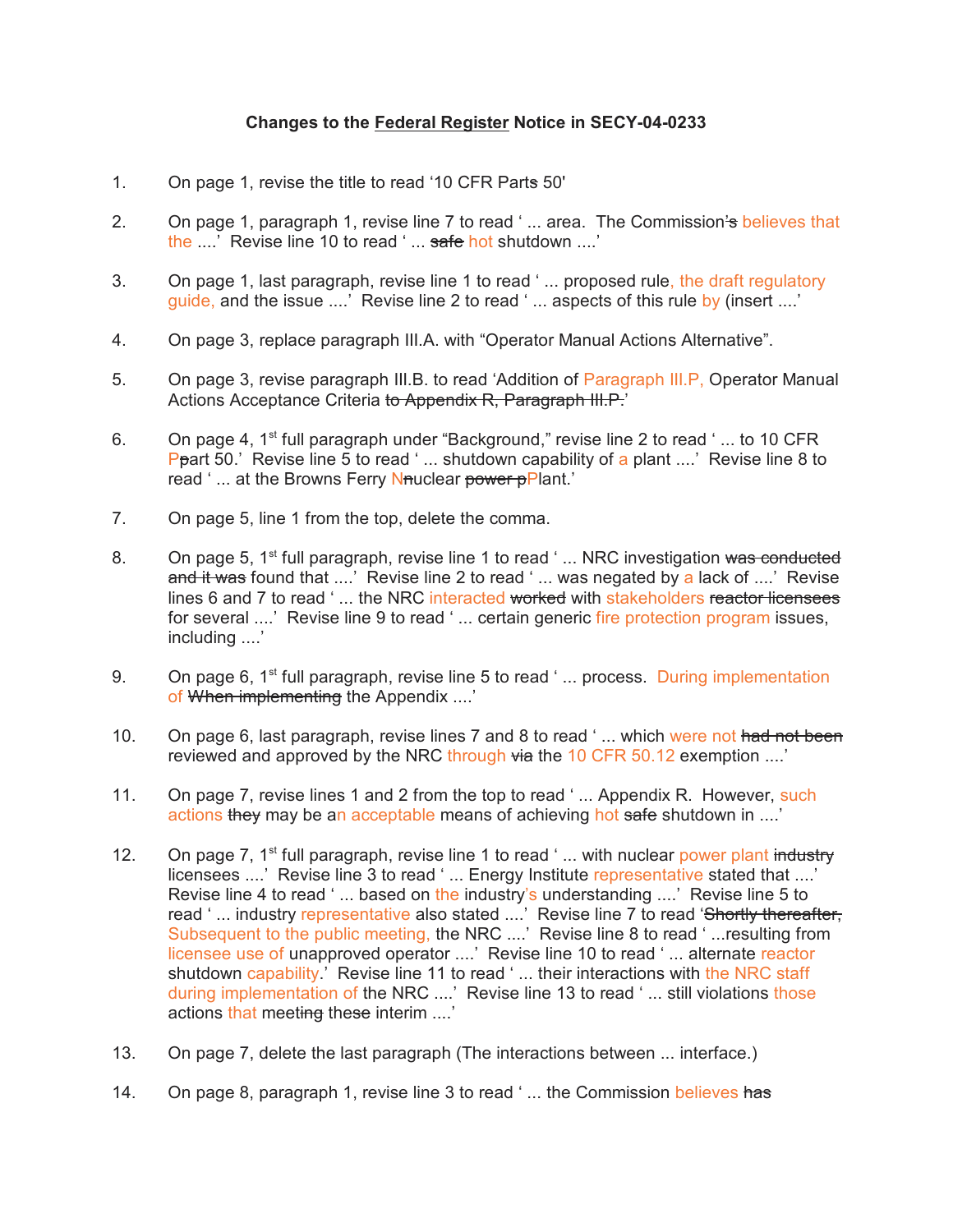determined that ....' Revise line 17 to read '... protection inspectors will would verify ....' Revise line 19 to read '...licenses's' analyseis, procedures ....' Revise line 20 to read ' ... ensure the licensees have has adequately  $\ldots$ . Revise line 21 to read ' $\ldots$  of a manual actions.'

- 15. On page 9, paragraph 1, lines 3 and 10, replace the "©" with "(c)". Make this same correction throughout the document in numerous places. Revise line 14 to read ' ... with paragraphs ....'
- 16. On page 9, footnote 3, revise line 3 to read '... Technical Position CMEB 9.5-1. ....'
- 17. On page 10, paragraph 1, revise line 2 to read ' ... to codify the use of operator manual actions in conjunction with ....' Revise lines 3 and 4 to read '... compliance method set forth in paragraph III.G.2. The Commission has determined that ilmplementing any ....' Revise line 5 to read ' ... in paragraph III.G.2 will ....' Revise line 6 to read ' ... maintaining the reactor in a hot shutdown ....'
- 18. On page 13, revise line 2 from the top to read '... the NRC is proposing decided to codify ....' Revise line 4 from the top to read ' ... reliable. The NRC believes that cCodifying this ....'
- 19. On page 13, 1<sup>st</sup> full paragraph, revise line 4 to read '... under Paragraph III.G.2 for ....' Revise line 5 to read ' ... that they can be successfully ....' Revise the last line to read ' ... Paragraph III.G.2.'
- 20. On page 13, last paragraph, revise line 2 to read '... achieved, and any ....' Revise line 3 to read '... to meet the conservative set of acceptance ....' Revise line 5 to read '... in the event of a fire.' Revise line 7 to read ' ... will verify that the licensees' ....' Revise line 8 to read '... actions that meet the ....'
- 21. On page 15, the word "timeline" appears 3 times. Ensure it is used consistently here and throughout the document either as a single word or as two separate words.
- 22. On page 15, paragraph (1), revise line 8 to read '... margin that reasonably accounts for all important variables, including  $(i)$   $(H)$  ....' Revise line 9 to read '... between the analyzed demonstrated and actual ....'
- 23. On page 15, paragraph (2), revise line 2 to read '... or its effects, but still be available utilized to ....'
- 24. On page 15, paragraph (3), revise line 2 to read '... manual action within under the ....' Revise line 3 to read '... limited to (i)  $(H)$  all indications necessary to identify show the need ....'
- 25. On page 15, paragraph (c), revise line 2 to read '... action are available operable and readily ....'
- 26. On page 16, paragraph (d), revise lines 5 and 6 to read ' ... may not rely upon any implement operator manual actions until it has they have been established by a demonstratedion to be ....' Revise line 8 to read '... determines indicates that the ....'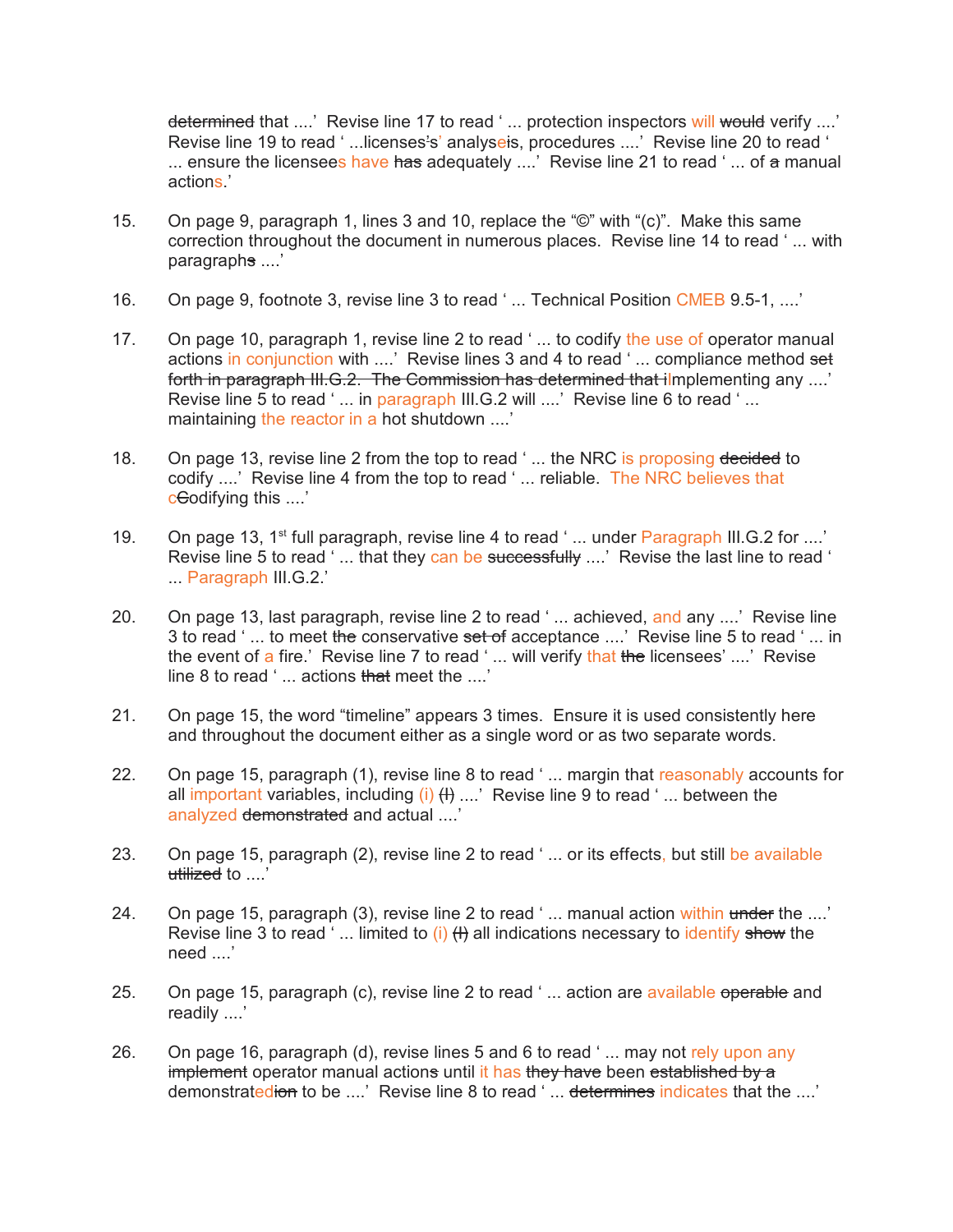- 27. On page 17, 1<sup>st</sup> full paragraph, revise line 5 to read '... to reach a hot safe shutdown ....' Revise line 11 to read '... that the d<del>D</del>emonstration cannot ....'
- 28. On page 18, revise line 3 from the top to read '... time available particular for such ....'
- 29. On page 19,  $1<sup>st</sup>$  full paragraph, revise line 1 to read '... should include reflect consideration of realistically conservative scenarios, and ....' Revise line 2 to read '... should be accounted for and ....' Delete the sentence in lines 3 through 6 (These variables are ... shutdown.)
- 30. On page 19,  $2^{nd}$  full paragraph, revise line 1 to read 'The NRC considers the use of a time margin is  $a$  an ....' Revise line 2 and 3 to read '... manual actions  $f_1, f_2, f_3$  there is  $a$ high confidence of a low probability of failure). The rule would require time margin to account for all important variables ....'
- 31. On page 20, last paragraph, revise lines 2 and 3 to read ' ... they would be reliably successful a very high percentage of the time. In ...'
- 32. On page 21,  $2^{nd}$  full paragraph, revise lines 1 through 3 to read '... least 2 would allow for a "high confidence of a low probability of failure" for ensure that the operator manual actions in response to fire are sufficiently reliable. For ....' Revise line 4 to read ' ... and maintain hot safe ....' In the last line, delete the phrase at the end of the line (Section ... Feasibility).
- 33. On page 22, delete the top 2 lines on the page and the  $1<sup>st</sup>$  full paragraph.
- 34. On page 22, 2<sup>nd</sup> full paragraph, revise line 1 to read 'The Commission recognizes that the time margin concept could alternatively also consist of ....'
- 35. On page 22, last paragraph, revise line 2 to read '... minimum amount of a mount time ....'
- 36. On page 23, 1<sup>st</sup> full paragraph, delete the 1<sup>st</sup> sentence (The time margin ... feedback.)
- 37. On page 23, paragraph (A), revise line 4 to read '... provide a technical basis for ....'
- 38. On page 26, paragraph 1, revise line 4 to read '... personnel outside the main control room, and personnel out in the plant to ensure that ....'
- 39. On page 27, revise line 1 from the top to read '... SSCs to in the successfully accomplishment of required ....'
- 40. On page 27, last paragraph, revise lines 1 and 2 to read ' ... criteria requires that all manual actions be included in plant procedures, and to include all manual actions that each operator receives training ....' Revise line 7 to read '... operators to the appropriate as to which preventive and ....'
- 41. On page 28, revise line 13 from the top to read '... with 10 CFR Sections 55.59 and 10 CFR 50.120 of Part 50 respectively.'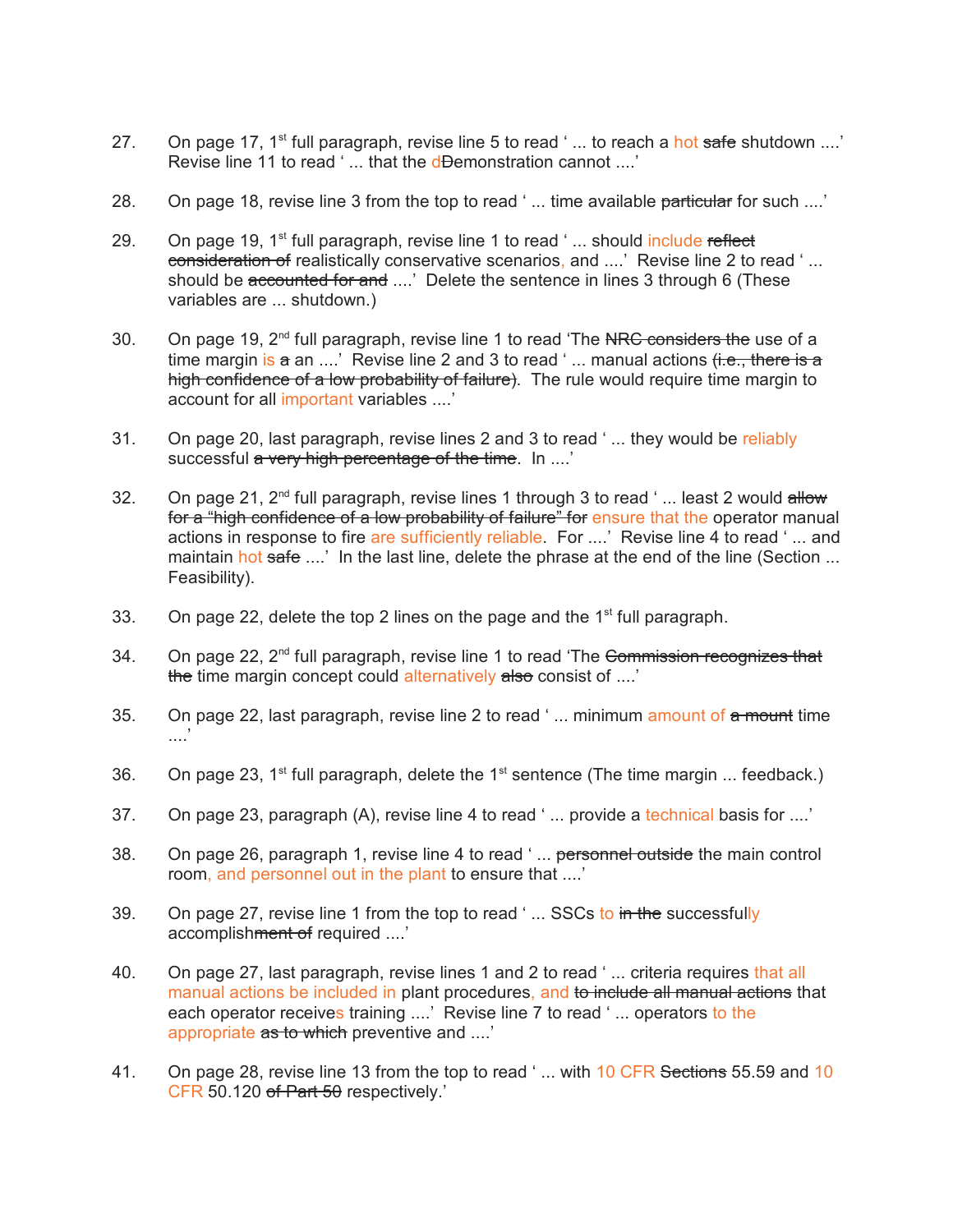- 42. On page 28, last paragraph, revise the last line to read ' ... equipment is available operable when its ....'
- 43. On page 29, revise line 3 from the top to read '... operability availability of equipment must ....'
- 44. On page 29, last paragraph, revise line 3 to read '... manual actions must may not have  $\cdot$
- 45. On page 33, 1<sup>st</sup> full paragraph, revise line 1 to read '... that the requirement for the demonstration to ....'
- 46. On page 34, last paragraph, revise line 4 to read ' ... occur. The proposed ....'
- 47. On page 35, paragraph 1, revise line 8 to read '... conditions survives postulated ....' Revise line 11 to read '... room. The Commission believes that the proposed operator manual ....'
- 48. On page 35, last paragraph, revise line 1 to read 'The Paragraph III.G.2 compliance ....' Revise line 3 to read '... comparable to this option, ....' Revise line 4 to read '... actions by itself provides is a ....' Revise line 7 to read '... additional need for of fire ....' Revise line 8 to read '... that a fire at a nuclear power plant lasting ....' Revise line 10 to read ' ... option was considered to be viewed sufficient unto itself without ....'
- 49. On page 36, revise lines 4 through 6 from the top to read 'Therefore, without substantial additional justification such as can be provided by using the risk-informed, performancebased option in the Fire Protection Regulation at 10 CFR 50.48(c), it is not ... manual actions by itself sufficient without fire detection and automatic suppression as a sufficient compliance option to III.G.2. without the additional level of defense-in-depth provided by fire detection and automatic suppression.'
- 50. On page 36, 2<sup>nd</sup> full paragraph, revise line 1 to read '... first claim, the Commission believes that requiring ....' Revise lines 7 and 8 to read ' ... result, the Commission believes that the time it takes until a fire to could adversely affect the licensee's ability of the plant to achieve and maintain a safe reactor shutdown  $\ldots$  Revise line 9 to read  $\ldots$ the licensee's ability to ....'
- 51. On page 36, last paragraph, revise the last line to read '... III.G.3, the Commission believes that this difference ....'
- 52. On page 39, 2<sup>nd</sup> full paragraph, revise lines 1 and 2 to read 'The risk-informed, performance-based option in 10 CFR 50.48 is NRC exemption process in Section 50.12 or the specific license conditions will remain available to those licensees who wish to demonstrate compliance that ....' Add the following at the end of the paragraph: "Although the exemption process is available for cases that can be justified under 10 CFR 50.12, the Commission considers the use of the option proposed by this rulemaking or the risk-informed, performance-based option currently provided in 10 CFR 50.48(c) more desirable in order to minimize the need for future exemption requests for addressing operator manual actions."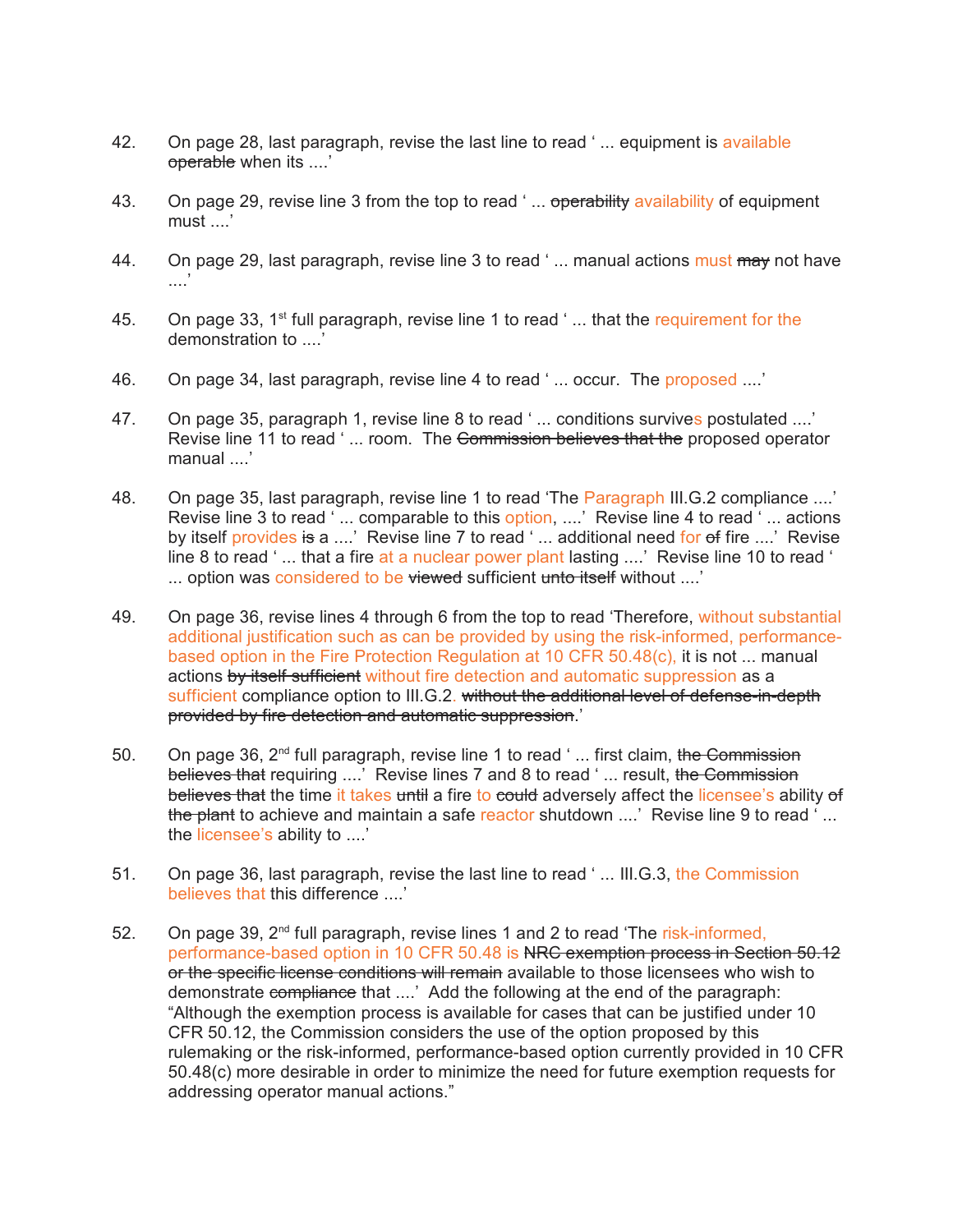- 53. On page 39, last paragraph, revise line 1 to read '... considering the technical ....' Revise line 2 to read ' ... the Commission has tentatively decided that ....' Revise line 3 to read '... rulemaking should will require fire ....'
- 54. On page 40, revise line 4 from the top to read '... is asking for specific ....'
- 55. On page 40, paragraph (A), revise line 3 to read ' ... fixed? An automatic ....' Revise line 5 to read 'Provide the your rationale ....' Revise line 6 to read ' ... level of protection in the proposed III.G.2 (C-1).'
- 56. On page 43, paragraph 3, revise line 1 to read '... NRC believes determined that ....'
- 57. On page 43, last paragraph, revise line 9 to read ' ... applied the proposed acceptance criteria in paragraph III.P to paragraph ....'
- 58. On page 44, last paragraph, revise line 3 to read '... CFR 50.109(a)(4)(ii). The NRC concludes that r Recent inspection ....'
- 59. On page 45, last paragraph, revise line 2 to read ' ... has tentatively decided to limit ....'
- 60. On page 46, paragraph (A), remove the indentation.
- 61. On page 48,  $2^{nd}$  full paragraph, revise line 1 to read '... the Commission believes that the continued considers continuing use of the ....' Revise lines 2 and 3 to read '... IP 71111.05 is sufficient in the interim and that a revision of the existing policy or development of additional ....'
- 62. On page 50, paragraph 2, revise line 2 to read '... actions are available operable and equipment ....'
- 63. On page 53, paragraph 1, revise line 7 to read '... and maintain hot safe shutdown ....'
- 64. On page 53, last paragraph, revise line 2 to read ' ... in licensees proposing to use the risk-informed, performance-based alternative provided in 10 CFR 50.48(c) or submitting exemptions ....' Revise line 3 to read '... of these actions exemptions would ....'
- 65. On page 59, last paragraph, revise line 9 to read '... and maintaining hot safe shutdown during ....'
- 66. On page 63, paragraph (1), revise lines 8 and 9 to read '... for all important variables, including  $(i)$  (H) differences between the analyzed demonstrated and actual ....'
- 67. On page 63, paragraph (2), revise line 2 to read '... its effects, but still be available utilized to ....'
- 68. On page 64, paragraph (3), revise line 3 to read '... limited to) (i)  $(H)$  all ....'
- 69. On page 64, paragraph (c), revise line 2 to read '... action are available operable and readily ....'